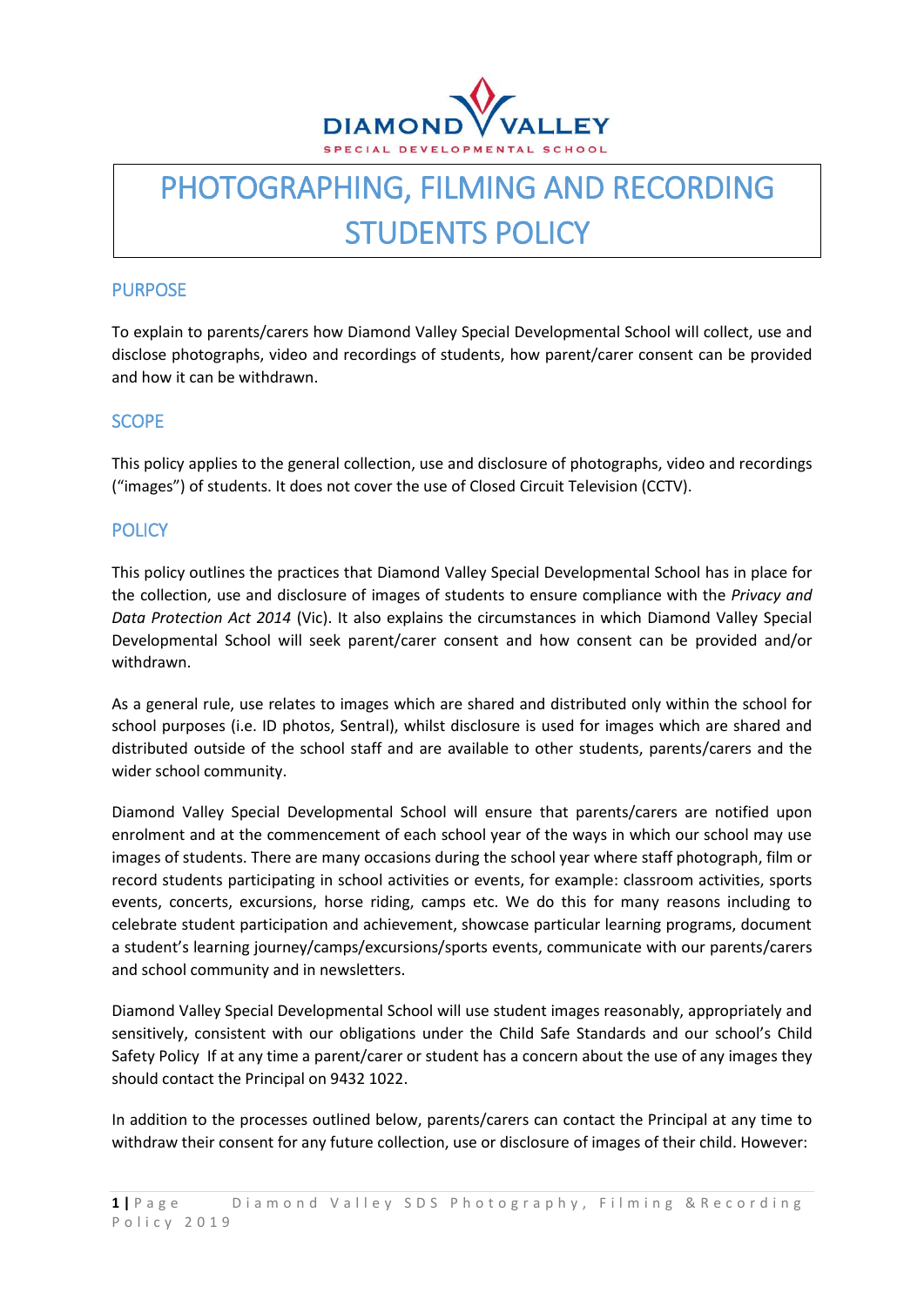

- if the images have already been published and are in the public domain, it may not be possible for consent to be withdrawn.
- There may be occasions when the school will record whole of school or large group events [and make those recordings available to the school community through DVD sales etc], such as the school concert, speech nights, sports events etc] and if your child participates, they may appear in these recordings which will be available to the whole school community.
- The school can still collect, use and disclose images in circumstances where consent is not required (see below for more information).

# Official school photographs

Each year Diamond Valley Special Developmental School will arrange for a professional photographer to take official school photographs of students. This will generally involve both class photos and individual photos being taken.

Official school photographs may be:

- purchased by parents/carers
- used for school identification cards
- stored on CASES21 for educational and administrative purposes.

Diamond Valley Special Developmental School will notify parents/carers in advance of the official school photographs being taken to give them an opportunity to decide whether their child will be included in the official school photographs.

Parents/carers who choose to opt-out of having their child participate in official school photographs must contact the principal or his/her delegate by phone on 9432 1022 before the date photos are scheduled to be taken to advise that their child will not participate. There is no obligation on any parent or carer to purchase any photographs taken.

# Images for use and disclosure within the school community and ordinary school communications

From time to time Diamond Valley Special Developmental School may photograph, film or record students to use within the school community, including:

- in the school's communication, learning and teaching tools (for example, emails, classroom blogs or apps that can only be accessed by students, parents or school staff with passwords eg Sentra, Class Dojo etc)
- for display in school classrooms, on noticeboards etc
- in the school's newsletter
- to support student's health and wellbeing (eg photographs of pencil grip to assist in OT assessments)

An Annual Consent Form and Collection Notice will be distributed to parents/carers on enrolment and also at the beginning of each school year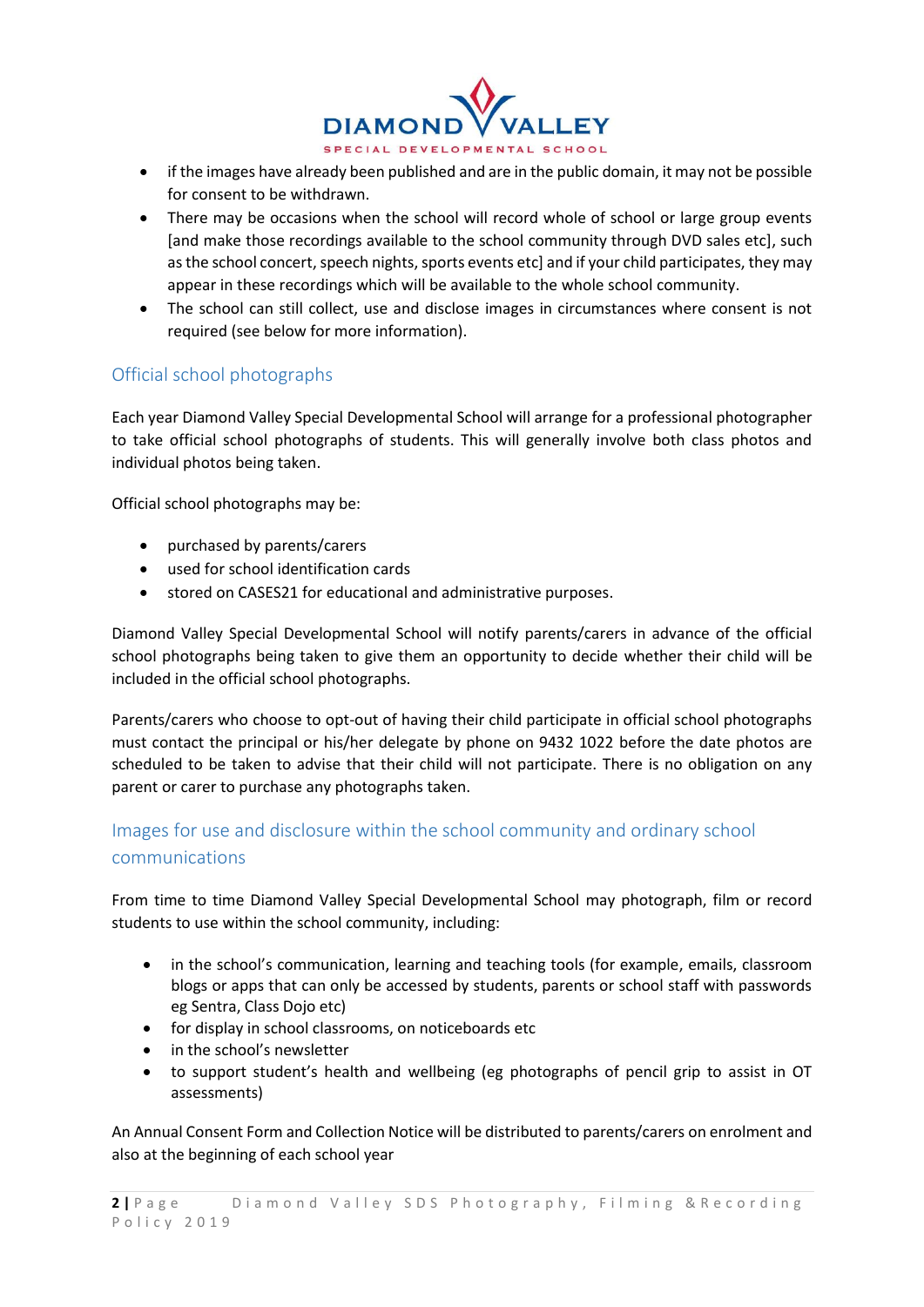

#### **External use or disclosure by the school**

Photographs, video or recordings of students may also be used in publications that are accessible to the public, including:

- on the school's website
- on the school's social media accounts
- in the school publications

The Annual Consent Form and Collection Notice also covers these types of uses and will be distributed to parents/carers on enrolment and also at the beginning of each school year. We will notify you individually if we are considering using any images of your child for specific advertising or promotional purposes.

#### **Media**

The media, or the Department of Education and Training's media team, may seek to photograph, film or record students for a news story or school event. This may include broadcast media, online or social media or print media, including newspapers and magazine publications.

When our school receives such requests Diamond Valley Special Developmental School will:

- provide parents/carers with information about the organisation involved and when/for what purposes the photography, filming or recording will occur
- seek prior, express parent/carer consent in writing.

Students will only be photographed, filmed or recorded by the media at school if express consent is provided for that specific media event. Neither the school nor the Department own or control any photographs, video or recordings of students taken by the media.

#### **Other external collection, use or disclosure**

If there is a situation which will involve the collection, use or disclosure of images of students by or to third parties which is not otherwise covered by this policy, Diamond Valley Special Developmental School will:

- provide parents/carers with information about the event or activity, the organisation involved and when the photography, filming or recording will occur
- seek prior, express parent/carer consent in writing.

### School performances, sporting events and other school approved activities

Diamond Valley Special Developmental School permits parents/carers, students and invited guests to photograph, film or record school performances, sporting events and other school-approved activities.